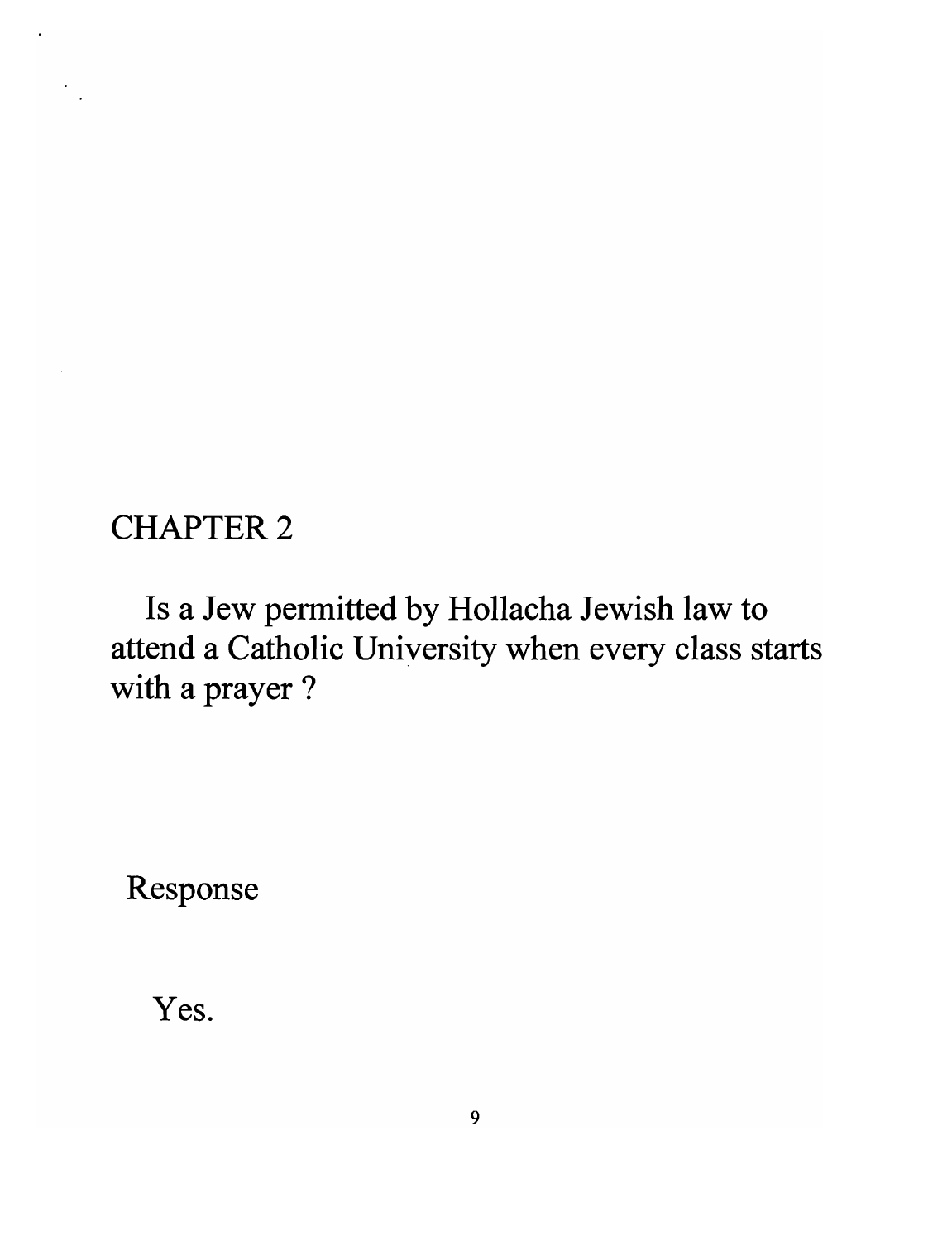## ANALYSIS

Judaism respects all religions. Jews are permitted to have business dealings with non Jews . At many points in their business the non Jew will give an oath invoking his deity. The fact that non Jews believe that God is a unit of the Father the Son and Holy Ghost is perfectly permitted for non Jews. Jews are mandated to believe in a pure monotheism. Therefore if non Jews swear in the name of God mentioning the the trinity is fine. Ramo Orech Chaim 156:1 Shach Yoreh Dayoh 151:7

Attending a University where every class begins with a prayer and Jesus is invoked is fine for non Jews. The Jewish student stands up alongside the non Jewish student as a sign of respect. Non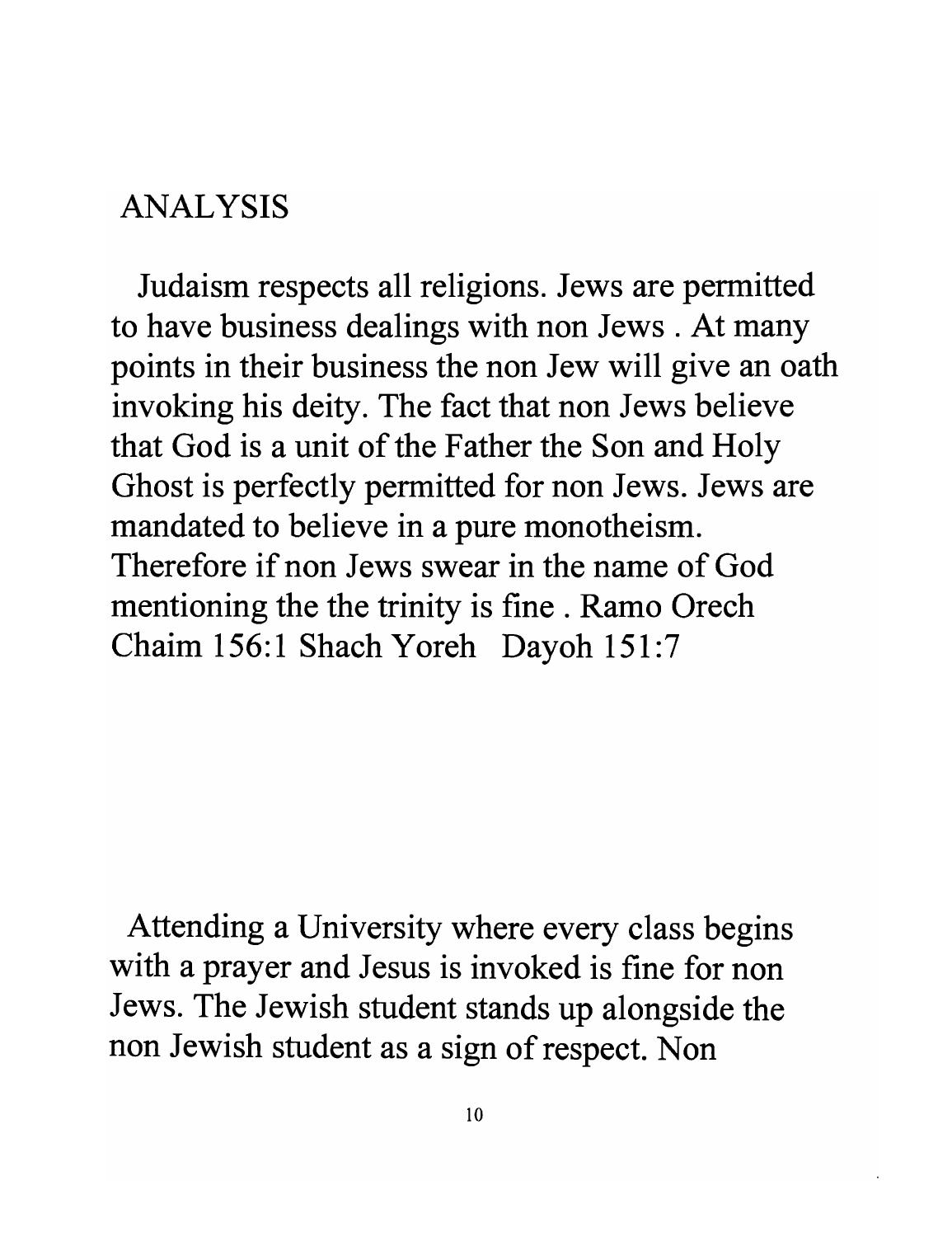Catholic students who do not subscribe to Catholicism, likewise stand as a sign of respect.

To do otherwise would not only be rude; but stupid. It can invoke anti Semitism. Preventing Anti Semitism is in the category of saving lives . Anti Semitism killed 6 million Jews in the Holocaust. Today in Europe a quarter to half the population are anti-Semitic. One can violate all the Torah to save a human life

In addition a Jew in order to be in violation of participation in the rites of another religion must wilfully and consciously think that he/she is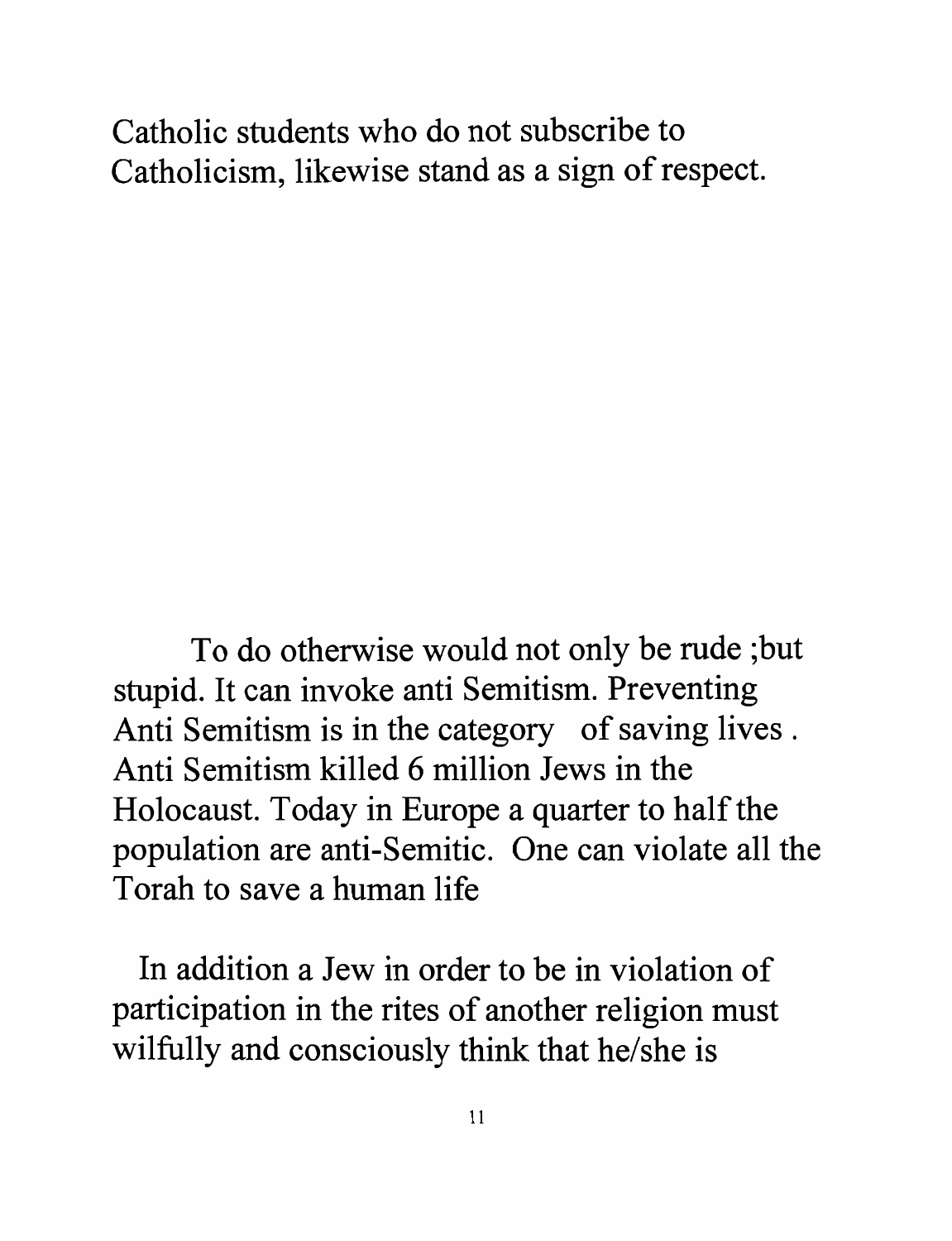participating. Otherwise, there exists no violation. Here in our case the student has no intention to participate in the prayers. They are standing as a sign of respect for another religion.

The requirement of wilfulness is a critical concept in the observance or violation of all the Mitzvot and Lavim -positive and negative commandments. Rambam Laws Yesodei Hatorah 5:4 ; Laws Avodo Zor03:1 : Aruch Hashulchon Orech Chaim 242: 28,31;60:5,6,7 ;589:13,14 Ramo Yoreh Dayoh 142:15

This principle was tempered by the fear of inter marriage with spouses of an other religion. Love is the great equalizer. Once one falls in love one is tempted to change religion and adopt the faith of your beloved.

The Rabbis legislated restrictions to the first mentioned principle. Even if one has no intention of prescribing to an other faith they never theless are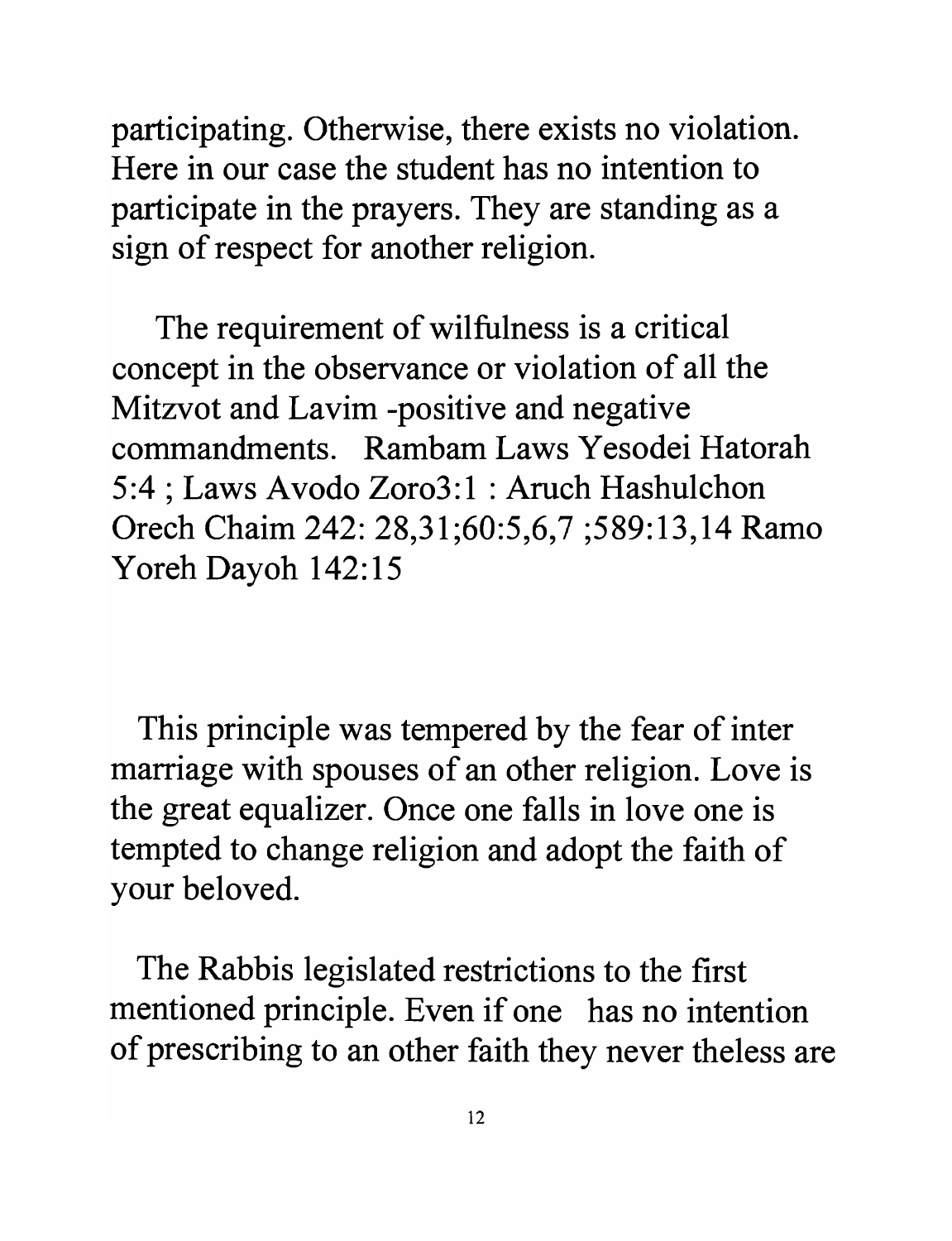not permitted to enter the house of worship of an other religion. One is forbidden to drink wine manufactured by a non Jew. In that manner the Rabbis intended to minimize socializing that could lead to inter marriage.

In order to prevent hardship exceptions were made. One exception is the restrictions were dropped in the case of business as we mentioned. Another wsa in the case of attending a Catholic university and prayers are recited before each class. Another is the case of attending the wedding or funeral of a non Jewish business associate client or friend.. .

Rav Piekarski the Halachic advisor to the late Lubavitzer rebbi advised me not to attend the religious service at a the funeral of a client. The same advice would prevail at a wedding

With the alarming rate of intermarriage- 25-50 % of all marriages - it is forbidden for Jews to attend Christmas and New Year parties or attend non Jewish social parties where one can meet members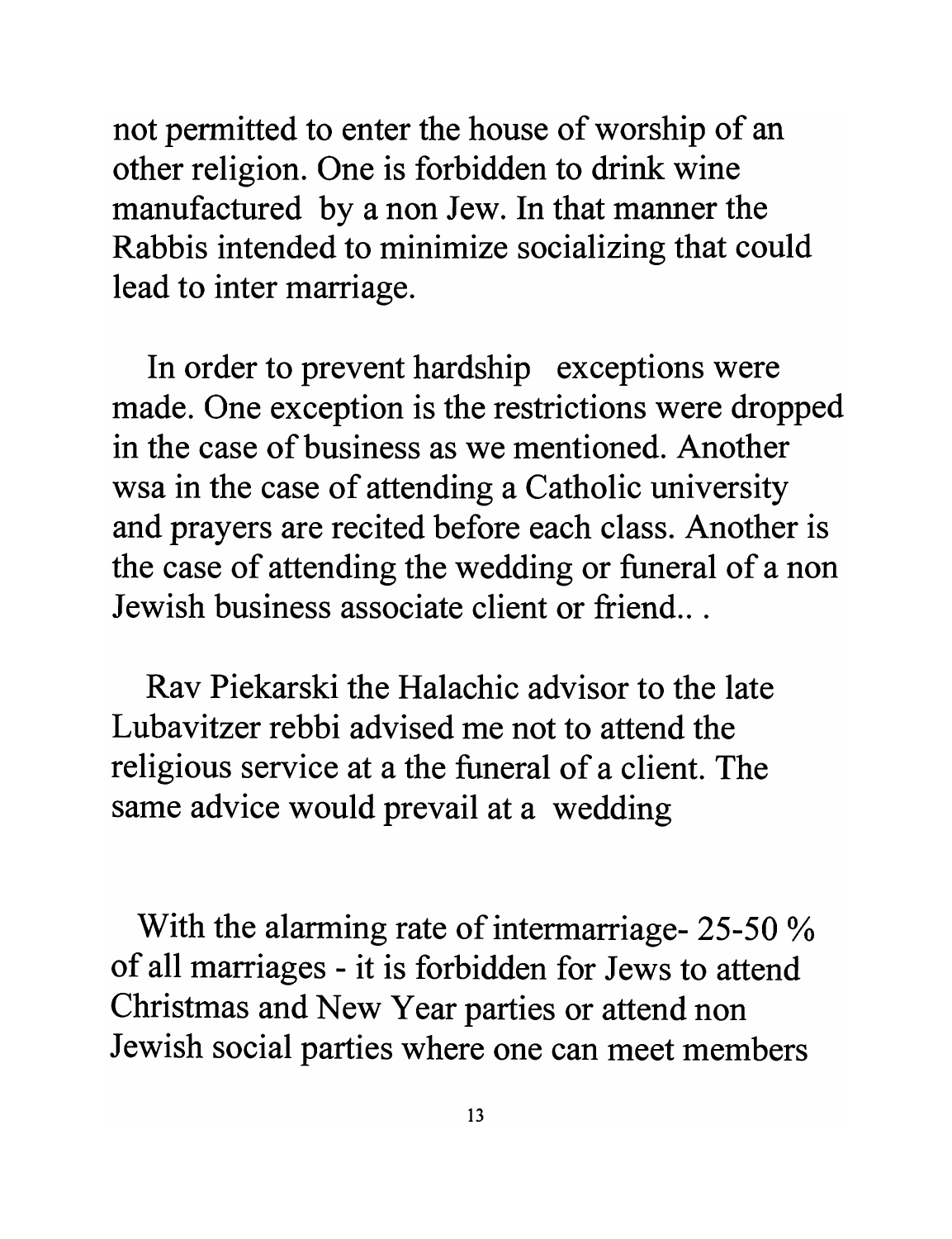of the other sex. . One must keep socializing at business to the barest minimum.

However, all these measures are meaningless unless jews have an education and commitment toward Judaism. Otherwise, there exists little difference between the level of observance of Judaism of the Jew and non Jew. Why then should the Jew not inter marry?

A student attending university is receiving training to enable him to make a living. He can graduate as an accountant attorney or physician . Of course he will attend graduate school . But attending the college is a beginning.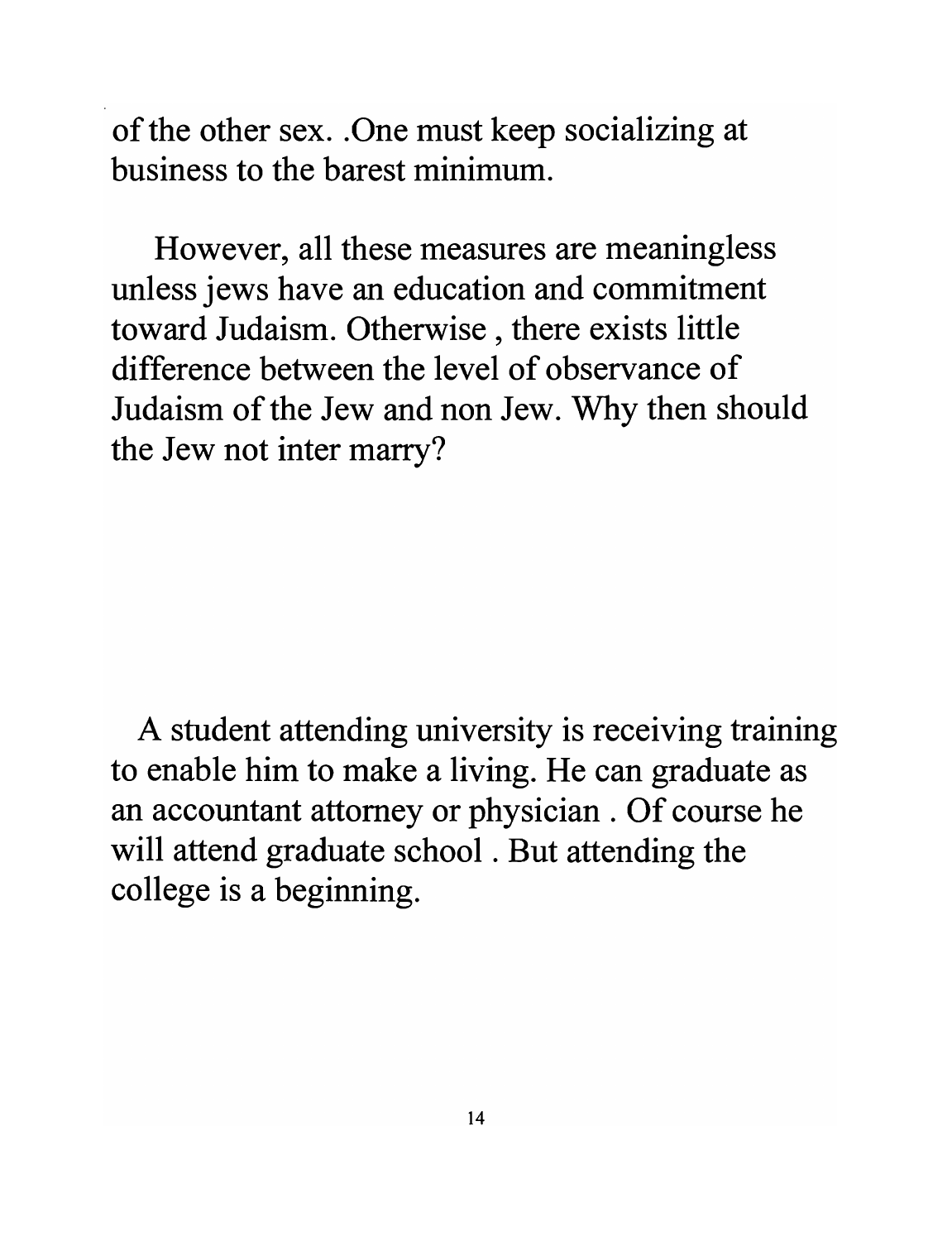This is especially true when the Catholic University permits the Jewish student if he holds a Rabbinical degree to attend graduate school. They recognize the training for a Rabbinical degree the equivalent of a bachelors degree. They do the same for their Seminary students who study for the priesthood..

60 years ago Georgetown University a Catholic School in Washington, D.C. agreed to admit a Rabbinical student to medical school providing he took 60 credits in science required as apre requisite. .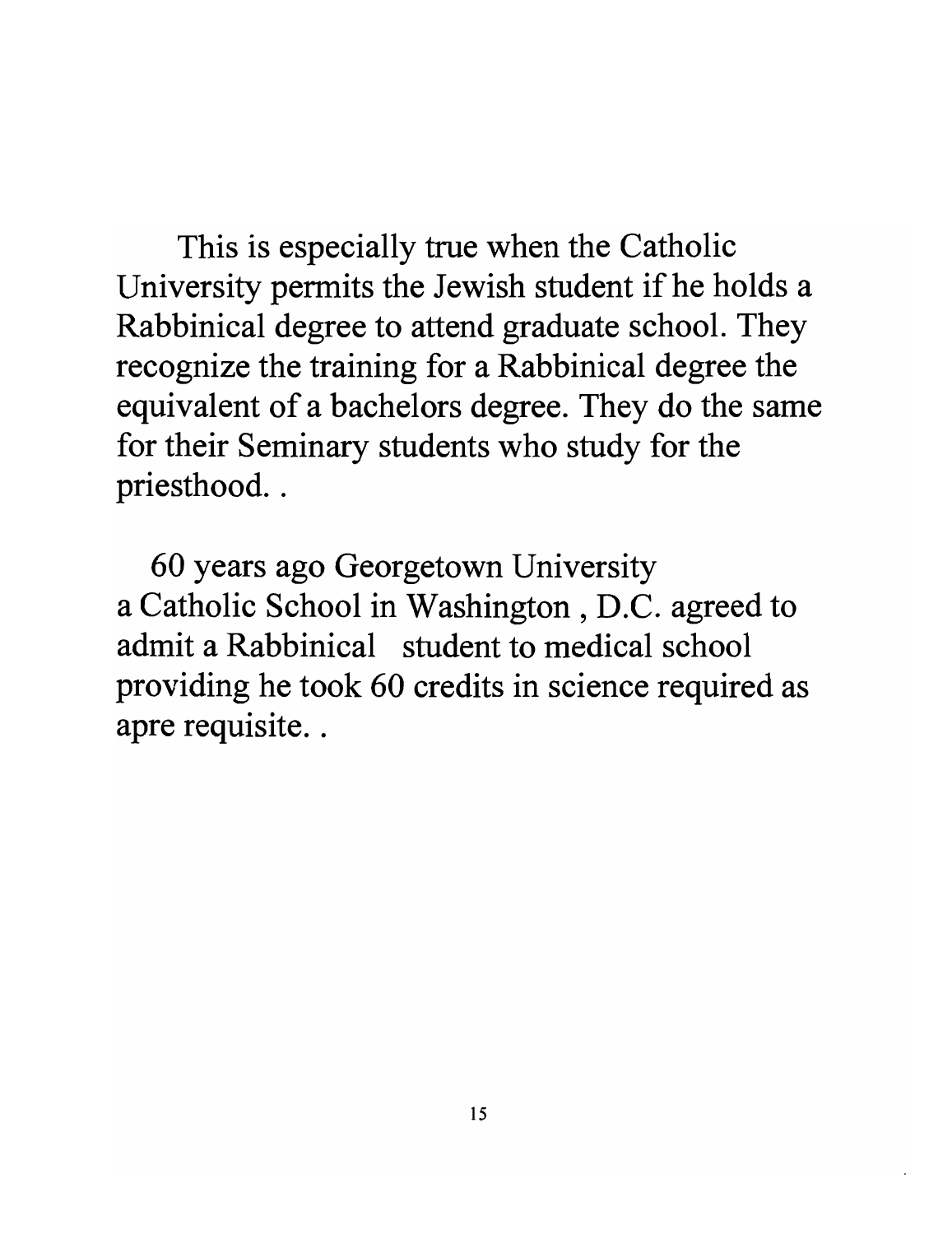Both Rav Ruderman founder of Ner Yisroel Yeshiva in Baltimore and Rav Yaakov Kaminetzki Rosh yeshiva of Torah Vodaath approved. Rav Moshe Feinstein likewise was in favor of having universities grant credit for a Rabbinical degree to count as credit toward a full bachelors degree. or partial credit .

Columbia University 60 years ago credited the Rabbinical degree equivalent of 70 credits. John Hopkins in Baltimore credits a Rabbinical degree as the equivalent of a Bachelors degree. One can enter graduate school based on the credit awarded. for a Rabbinical degree.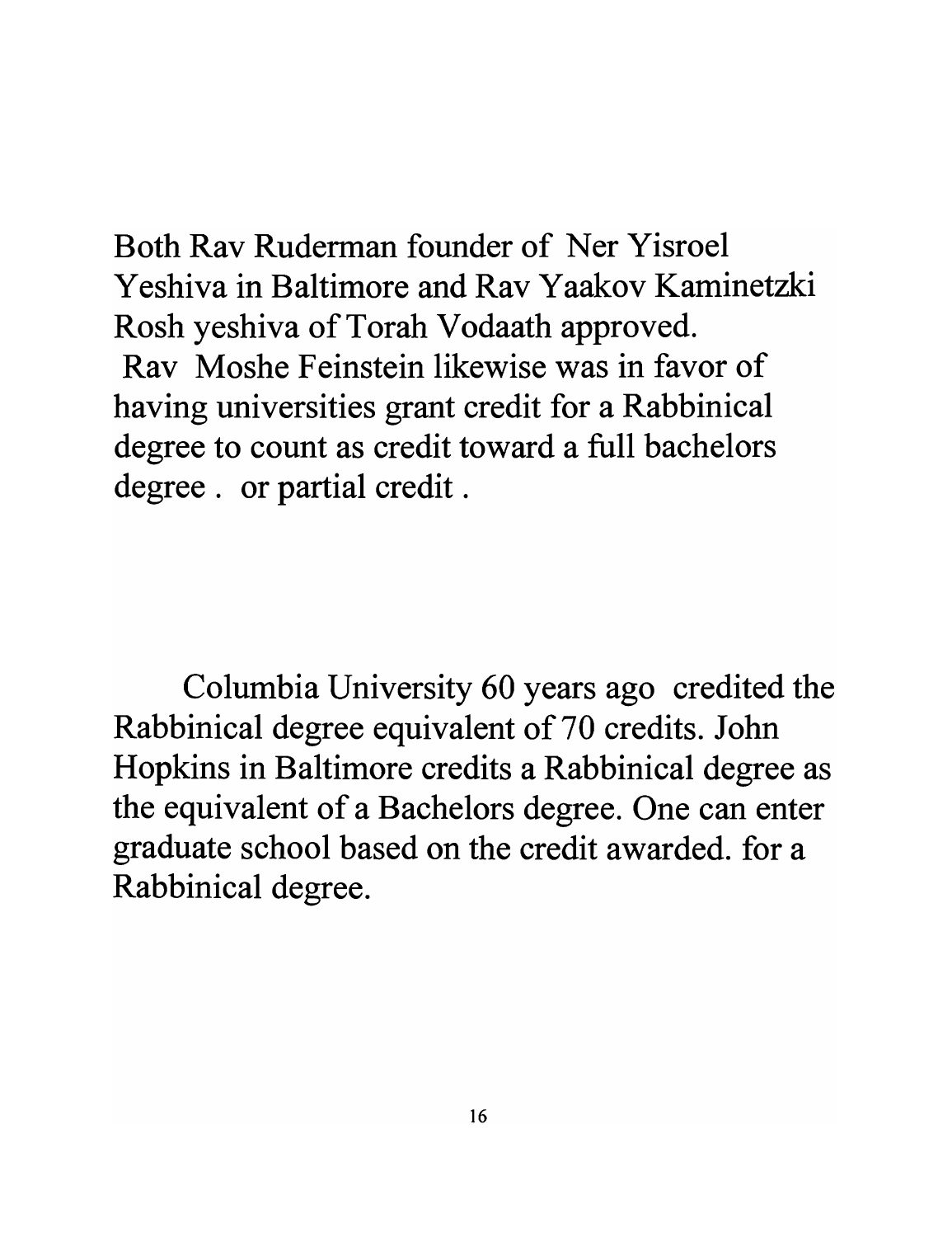Today in 2013 many Rabbinical schools are accredited to offer a Bachelors Masters and PHD in Talmudic law.

Prominent universities recognize the bachelors degree offered by the Yeshivot to permit its graduates to enter graduate school for accounting law dental and medical school. Columbia Harvard Long Island University are some of the universities who will permit one having a bachelors degree to enter their graduate school.